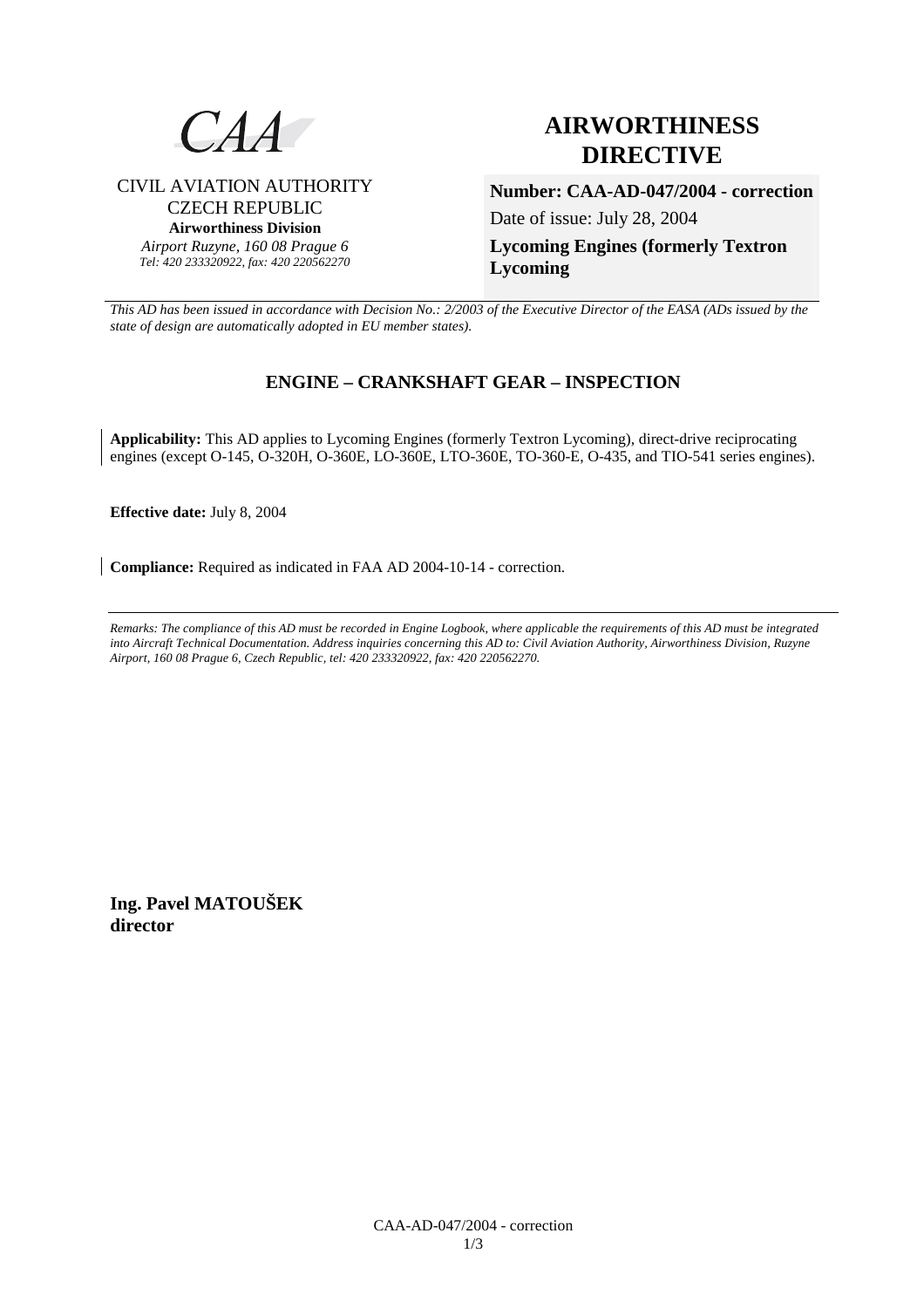**2004-10-14 Lycoming Engines (formerly Textron Lycoming)**: Amendment 39-13644. Docket No. 89-ANE-10- AD. Supersedes AD 91-14-22, Amendment 39-6916.

#### **Effective Date**

(a) This AD becomes effective June 25, 2004.

## **Affected ADs**

(b) This AD supersedes AD 91-14-22.

### **Applicability**

(c) This AD applies to Lycoming Engines (formerly Textron Lycoming), direct-drive reciprocating engines (except O-145, O-320-H, O-360-E, LO-360-E, LTO-360-E, TO-360-E, O-435, and TIO-541 series engines).

#### **Unsafe Condition**

(d) This AD results from a change to the definition of a propeller strike or sudden stoppage. The actions specified in this AD are intended to prevent loosening or failure of the crankshaft gear retaining bolt, which may cause sudden engine failure.

#### **Compliance**

(e) Compliance with this AD is required as indicated before further flight if the engine experiences a propeller strike after the effective date of this AD, as defined in paragraphs (i) and (j) of this AD.

(f) Inspect, and if necessary repair, the crankshaft counter bored recess, the alignment dowel, the bolt hole threads, and the crankshaft gear for wear, galling, corrosion, and fretting in accordance with steps 1 through 5 of Lycoming Mandatory Service Bulletin (MSB) No. 475C, dated January 30, 2003.

(g) Remove the existing gear retaining bolt and lockplate from service, and install a new bolt and lockplate, in accordance with steps 6 and 7 of Lycoming MSB No. 475C, dated January 30, 2003.

#### **Prohibition of Retaining Bolt and Lockplate**

(h) Do not install the gear retaining bolt and lockplate that were removed in paragraph (g) of this AD, into any engine.

#### **Definition of Propeller Strike**

(i) For the purposes of this AD, a propeller strike is defined as follows:

(1) Any incident, whether or not the engine is operating, that requires repair to the propeller other than minor dressing of the blades.

(2) Any incident during engine operation in which the propeller impacts a solid object that causes a drop in revolutions per minute (RPM) and also requires structural repair of the propeller (incidents requiring only paint touch-up are not included). This is not restricted to propeller strikes against the ground.

(3) A sudden RPM drop while impacting water, tall grass, or similar yielding medium, where propeller damage is not normally incurred.

(j) The preceding definitions include situations where an aircraft is stationary and the landing gear collapses causing one or more blades to be substantially bent, or where a hanger door (or other object) strikes the propeller blade. These cases should be handled as sudden stoppages because of potentially severe side loading on the crankshaft flange, front bearing, and seal.

#### **Alternative Methods of Compliance**